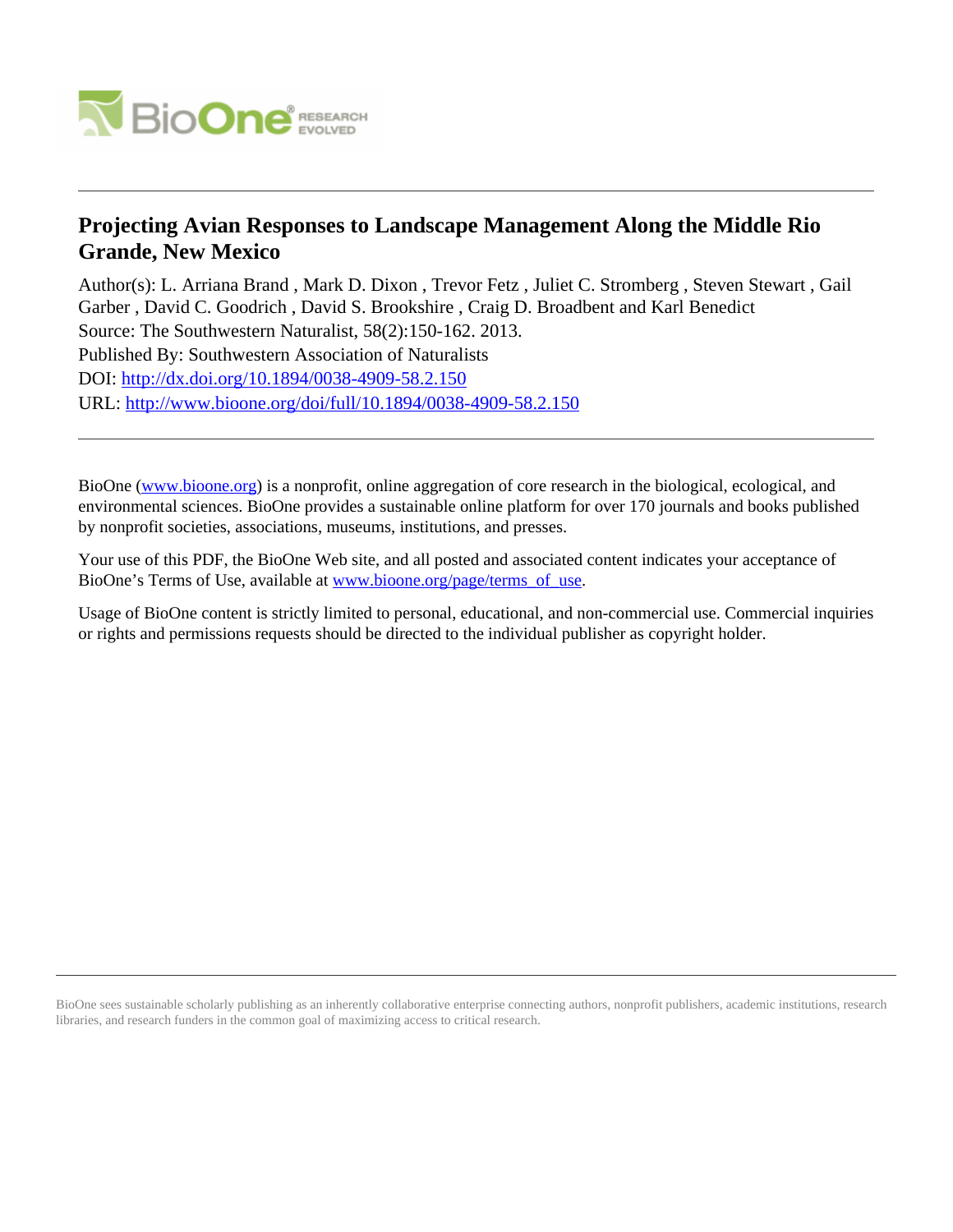## PROJECTING AVIAN RESPONSES TO LANDSCAPE MANAGEMENT ALONG THE MIDDLE RIO GRANDE, NEW MEXICO

L. ARRIANA BRAND,\* MARK D. DIXON, TREVOR FETZ, JULIET C. STROMBERG, STEVEN STEWART, GAIL GARBER, DAVID C. GOODRICH, DAVID S. BROOKSHIRE, CRAIG D. BROADBENT, AND KARL BENEDICT

SAHRA Center, Department of Hydrology and Water Resources, University of Arizona, P.O. Box 210158-B,

Marshall Building 530, Tucson, AZ 85721 (LAB, SS)

Department of Biology, University of South Dakota, Vermillion, SD 57069 (MDD)

Hawks Aloft, Inc., P.O. Box 10028, Albuquerque, NM 87184 (TF, GG)

School of Life Sciences, Arizona State University, Tempe, AZ 85287 (JCS)

Agricultural Research Service, United States Department of Agriculture, 2000 E. Allen Road, Tucson, AZ 85719 (DCG)

Department of Economics, University of New Mexico, 1 University of New Mexico, Albuquerque, NM 87131 (DSB, CDB)

Earth Data Analysis Center, University of New Mexico, 1 University of New Mexico, Albuquerque, NM 87131 (KB)

Present address of LAB: United States Geological Survey, Western Ecological Research Center, Davis Field Station,

One Shields Avenue, University of California, Davis, CA 95616

Present address of CDB: Department of Economics, Illinois Wesleyan University, Bloomington, IL 61701 \*Correspondent: arriana\_brand@usgs.gov

ABSTRACT—Most lowland rivers in the southwestern United States have been impounded, diverted, or dewatered. Lack of flooding due to river impoundments on the Middle Rio Grande has contributed to the spread of exotic vegetation such as Russian olive (Elaeagnus angustifolia) and saltcedar (Tamarix) associated with fuel loads of dense understory. Management has largely focused on thinning of understory vegetation to remove nonnative species and reduce fire risk, but it is unclear how these actions impact avian populations. Using distance-sampling methods, we quantified densities of five groups of birds (birds nesting in canopy, midstory, and understory; water-obligates; and spring migrants) across 12 types of vegetation spanning managed and nonmanaged stands. We used a space-for-time substitution model to estimate changes in abundance of birds from scenarios that applied four possible options for management at the landscape scale. One option, mechanical clearing of cottonwood understory, had severe detrimental impacts for abundances of the three nesting guilds and spring migrants when applied across the study area. A hand-thinning method to remove most exotics but retain native shrubs and the ground layer also negatively impacted birds nesting in understory but had positive or no effect on the other four groups of birds. Over the short term (5–10 years), not clearing would increase the proportion of native and nonnative understory and generally increase abundances of birds. With application of ''no management'' over a longer period (50–75 years), we assumed transition of most cottonwood (*Populus deltoides var. wislizeii*) stands to shrublands of Russian olive and projected that canopy-nesting birds would decrease but other groups would increase. A scenario of wetland restoration that converted 25% of open habitat to wetland increased abundances of understory-nesting birds slightly and water-obligate birds substantially. Our projections of changes in avian populations will help managers evaluate biological impacts of management being considered for the Middle Rio Grande.

RESUMEN—La mayoría de los ríos de tierra baja del suroeste de los Estados Unidos ha sido embalsada, desviada, o deshidratada. La falta de inundaciones debido a embalses de la parte media del río Bravo ha contribuido a la propagación de vegetación exótica como el olivo ruso (Elaeagnus angustifolia) y el cedro salado (Tamarix), asociada con cargas de combustible del sotobosque denso. El manejo se ha enfocado en disminuir la vegetación del sotobosque para remover las especies no nativas y reducir los riesgos de incendios, pero no es claro el impacto que estas acciones tienen sobre las poblaciones aviarias. Por medio de m´etodos de muestreo a distancia, cuantificamos las abundancias de cinco grupos de aves (pájaros que anidan en el dosel, el estrato medio y el sotobosque; obligados al agua; y especies migratorias primaverales) en 12 tipos de vegetación en parcelas manejadas y no manejadas. Utilizamos un modelo de sustitución de espacio por tiempo para estimar los cambios de abundancia de aves en escenarios que aplicaron cuatro posibles opciones para manejo a escala de paisaje. Una opción, la limpieza mecánica de álamos del sotobosque, tuvo impactos negativos severos sobre la abundancia de los tres grupos de aves según su anidación y las especies migratorias primaverales cuando se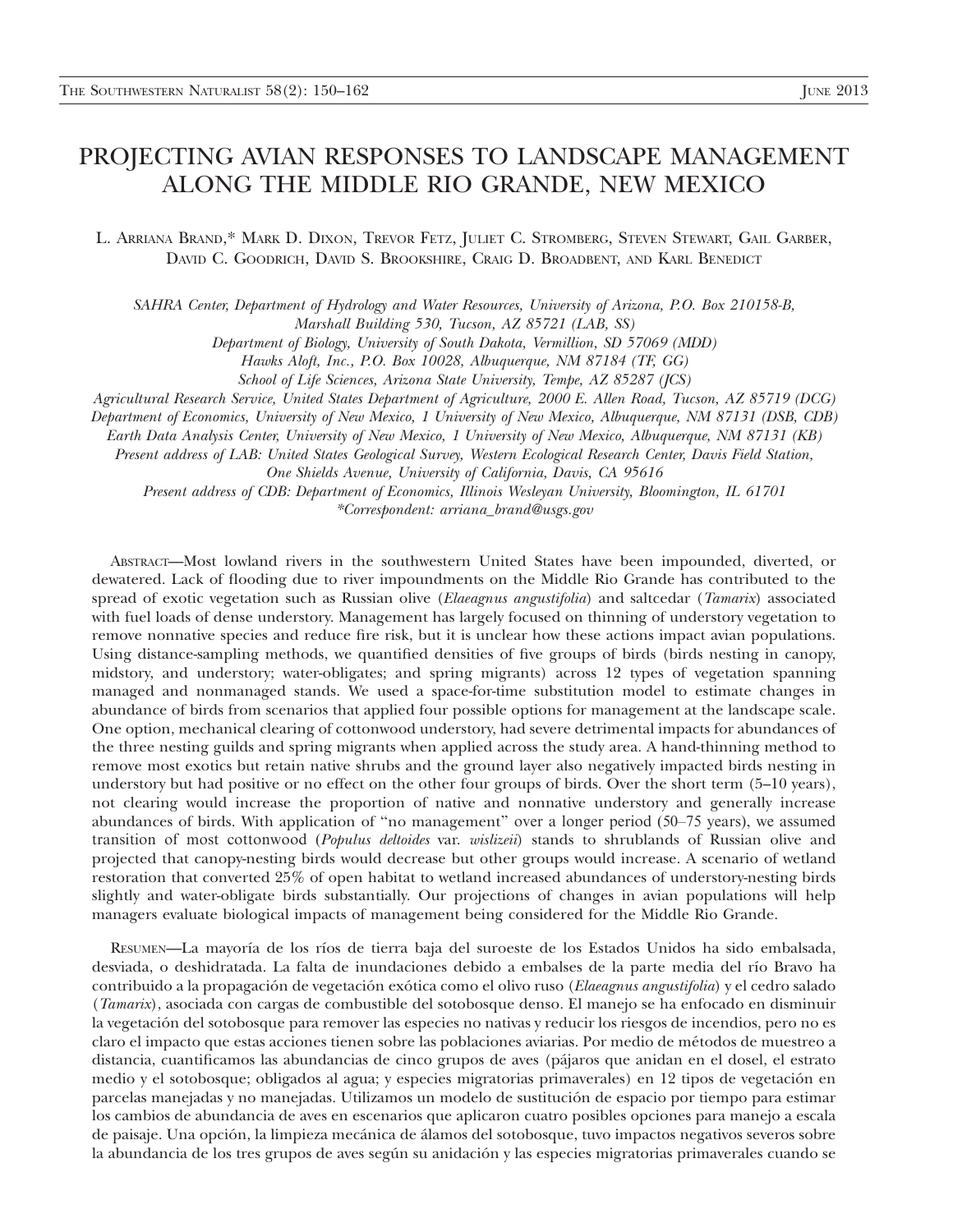aplicó a toda el área de estudio. El método de limpieza manual para remover la mayoría de las especies exóticas y mantener los arbustos nativos y el sotobosque también impactó negativamente a las aves anidando en el sotobosque pero tuvo un impacto positivo o neutro en los otros cuatro grupos de aves. A corto plazo (5– 10 años), no limpiar incrementaría la proporción del sotobosque nativo y no nativo y en general incrementaría la abundancia de aves. Con la aplicación de "no-manejo" a largo plazo (50–75 años), asumimos la transición de la mayoría de las parcelas de álamos (Populus deltoides var. wislizeii) a matorrales de olivos rusos y proyectamos que las aves que anidan en el dosel disminuirán pero las aves de los otros grupos se incrementarán. Un escenario de restauración de humedales que convirtió 25% del hábitat abierto a humedales incrementó la abundancia de las aves anidando en el sotobosque en poca medida pero incrementó sustancialmente la abundancia de las aves ligadas a agua. Nuestras proyecciones sobre los cambios en las poblaciones de aves ayudarán a evaluar los impactos biológicos del manejo siendo considerado para la parte medio del río Bravo.

Most lowland rivers in the southwestern United States have been impounded, diverted, or dewatered, resulting in changes to the magnitude, timing, and frequency of flood regimes (Poff et al., 1997; Stromberg, 2001). These factors contributed to changes in vegetation along many regulated rivers, including the spread of nonnative trees and shrubs such as saltcedar (Tamarix) and Russian olive (Elaeagnus angustifolia; Howe and Knopf, 1991; Molles, 1998; Stromberg, 2001; Shafroth et al., 2005). Reduced flooding limits scour and contributes to increased fuel loads of the understory and increased frequency of fires on some rivers (Molles et al., 1998). Given the large area of southwestern riparian corridors covered by saltcedar and Russian olive, removal of exotic vegetation has been a primary goal of restoration and management (Zavaleta et al., 2001; Fleishman et al., 2003; Shafroth et al., 2005). However, restoration of riparian habitat by removal of exotics without replacing them with high-quality native species may reduce habitat value for some avian species (Zavaleta et al., 2001; Fleishman et al., 2003; Sogge et al., 2008; van Riper et al., 2008). There have been extensive efforts to manage or restore floodplains, often to improve habitat, although few projects evaluated effects on wildlife populations (Shafroth et al., 2005; Palmer et al., 2005; Shah et al., 2007). Given potential impacts of removing exotic species, the expected response of key populations of wildlife to a range of options for management should be assessed prior to application of these options across a large spatial scale.

The floodplain of the Middle Rio Grande in central New Mexico contains one of the largest stands of cottonwood-willow (Populus-Salix) in the southwestern United States (Howe and Knopf, 1991; Kelly et al., 2000). However, due to extensive efforts to modify the channel and control the river during the last century, the active channel is constrained between levees to ca. 15% of its historic size (Molles et al., 1998; Scurlock, 1998). Flooding is controlled by upstream reservoirs and structures stabilizing banks to protect adjacent agriculture and urban areas, and flows have been diverted for irrigation (Smith et al., 2009). In part due to extensive alteration of the hydrograph, floristic composition of the floodplain has transitioned from predominantly native species of plants to predominantly nonnative species, including Russian olive (Howe and Knopf, 1991; Molles et al., 1998). Extensive wildfires have occurred in the past decade, with dense understories of mostly exotic species of trees and shrubs and coarse woody debris providing fuel loads (Molles et al., 1998; Smith et al., 2009). Such fires present hazards for neighboring landowners, particularly in dense, urban areas.

Concerns about fire risk and public preference for native vegetation have led to various proposed options for management for the Middle Rio Grande (Shah et al., 2007; Bateman et al., 2008). In 2004, >800 ha within Albuquerque, New Mexico, were treated to remove nonnative understory, much of which was mechanically cleared (United States Army Corps of Engineers, http:// www.spa.usace.army.mil/fonsi/FEAfire.pdf). A hand-thinning method was applied in certain locations to reduce fire risk but retain native understory. Other reaches on the Rio Grande have remained essentially unmanaged and contain dense understory with high fuel loads. Substantial federal funding also has been allocated to wetland restoration within the floodplain mainly for recreation enhancement. The question remains, however, how the variety of options for management might affect wildlife populations.

Birds serve as an important means to evaluate impact of management because birds respond strongly to changes in composition and structure of vegetation in southwestern riparian systems (Mills et al., 1991; Farley et al., 1994; Walker, 2008; Brand et al., 2010) and more so than other vertebrate taxa on the Middle Rio Grande (Bateman et al., 2008). In dryland regions, total densities of birds strongly correlate with volume of vegetation, regardless of the composition of native or nonnative species (Mills et al., 1991; Fleishman et al., 2003). Floristics within structural types also influence abundance of birds for certain avian guilds (Fleishman et al., 2003; Walker, 2008). Previous work in southwestern riparian systems also highlights the different responses of species and groups of birds to changes in vegetation based on nesting location, water dependence, and migratory status (Cody, 1985; Hinojosa-Huerta et al., 2006; Bateman et al., 2008; Brand et al., 2011).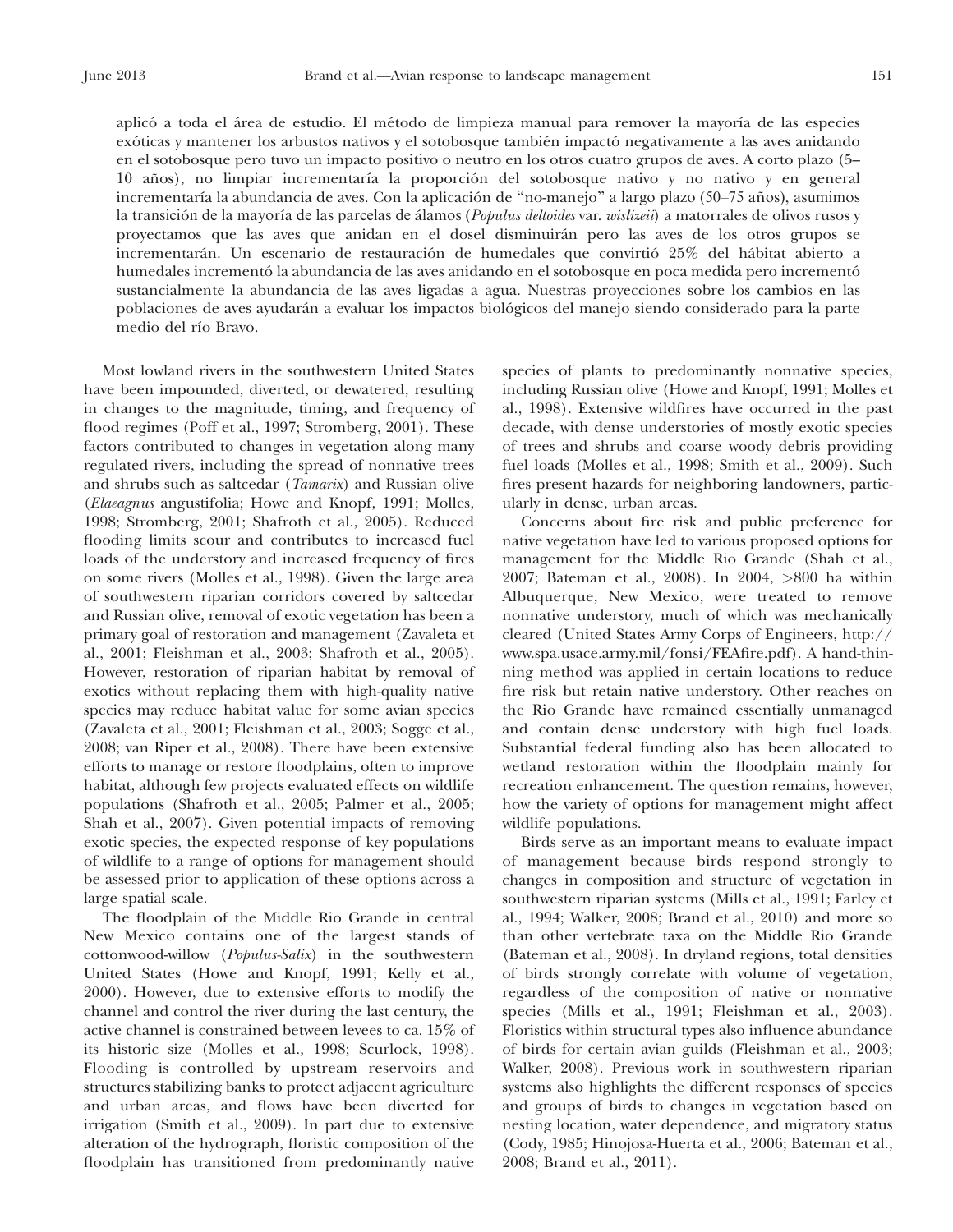Projection of ecological impacts of alternative scenarios can aid decision-making by providing a means to assess possible future conditions (Peterson et al., 2003). Objectives of our study were to assess effects of alternative scenarios for management related to removal of vegetation for reduction of fuels, control of invasive species, and restoration of wetlands on five groups of birds (three nesting guilds, breeding water-obligate birds, and spring migrants) that we expected to respond strongly to management on the Middle Rio Grande. We first estimated avian densities for the five groups of birds as a function of 12 types of native, nonnative, thinned, and restored vegetation. We then projected expected responses in avian abundance to alternative scenarios of management, reflecting a range of options for managing vegetation that could be applied across the Middle Rio Grande. Our goal was to provide information useful for evaluating alternatives for management prior to their application at a large spatial scale.

MATERIALS AND METHODS—We studied 10 reaches on a 128-km segment of the Middle Rio Grande between Bernalillo and La Joya Wildlife Area, New Mexico (Fig. 1). These included lands managed by the Middle Rio Grande Conservancy District, the United States Army Corps of Engineers, and the New Mexico Department of Game and Fish. Riparian vegetation was dominated by floodplain forest (known as bosque) with Rio Grande cottonwood (Populus deltoides var. wislizeni) as the dominant overstory. Due to hydrologic alterations, little recruitment of cottonwoods has occurred in the last 50 years, and existing stands are aging (Howe and Knopf, 1991; Molles et al., 1998). While understory in the historic bosque was thought to be sparse (Campbell and Dick-Peddie, 1964), the understory of unmanaged stands of cottonwood often is now densely covered by exotics, particularly Russian olive and saltcedar. Native shrubs, such as coyote willow (Salix exigua) and New Mexico olive (Forestiera neomexicana), occur in smaller patches. The bosque on both sides of the river was bordered by a mixture of agricultural fields, desert scrub, suburban areas, and urban areas.

We classified current vegetation using Geographic-Information-System vegetational coverages in vector format developed by the United States Army Corps of Engineers from recent (2002 and 2005) aerial photography followed by ground-truthing. Based on composition and structure, this classification yielded >150 types of vegetation spanning the historic floodplain. We collapsed categories based on lack of effect of secondary dominants on avian densities. This process yielded 12 types of vegetation in six classes of structure (Table 1). The classification was consistent with that of prior studies (V. C. Hink and R. D. Ohmart, in litt.). Five of the 12 types had an overstory of cottonwood >12-m high. Of the five types, two had a sparse understory (<25% cover). The first had understory mechanically cleared by Franklin machines that ground all shrub and herbaceous vegetation and soil substrate. The second was naturally sparse or selectively thinned of most nonnative shrubs and understory trees but maintained minor components of Russian olive, coyote willow, New Mexico olive, saltcedar, white mulberry (Morus alba), and the herbaceous ground layer. The remaining three types of tall cottonwood had a dense



FIG. 1—Map of the Middle Rio Grande showing 10 reaches and location of the metropolitan area of Albuquerque between Bernalillo and La Joya Wildlife Area, New Mexico. Urban reaches 1 and 3–6 were in the areas of Rio Rancho and Albuquerque, while rural reaches 2 and 7–10 included areas of Corrales and Middle Rio Grande Conservancy District south of Albuquerque. The Isleta Pueblo between reaches 6 and 7 was not sampled.

understory (>25% cover) but differed in composition (coyote willow, New Mexico olive, or Russian olive). We also included one type of vegetation with a mixed canopy of cottonwoods of intermediate age and height (6–12 m high) and Russian olive. Of the remaining six types of vegetation, four were shrub stands (Russian olive, saltcedar, coyote willow, and New Mexico olive), all with dense vegetation  $>1.5$  but  $< 4.6$  m. The two final classes (i.e., open terrestrial and marsh) had herbaceous or shrub vegetation <1.5 m high.

We defined reaches by anthropogenic features such as bridges that corresponded with areas of active management (Fig. 1) and considered four options for management applied at the scale of a river reach (Table 2). The first option (MO1: mechanical clearing) incorporated intensive mechanical clearing of all native and nonnative understory to reduce fire risk in mature stands of cottonwood. The second option (MO2: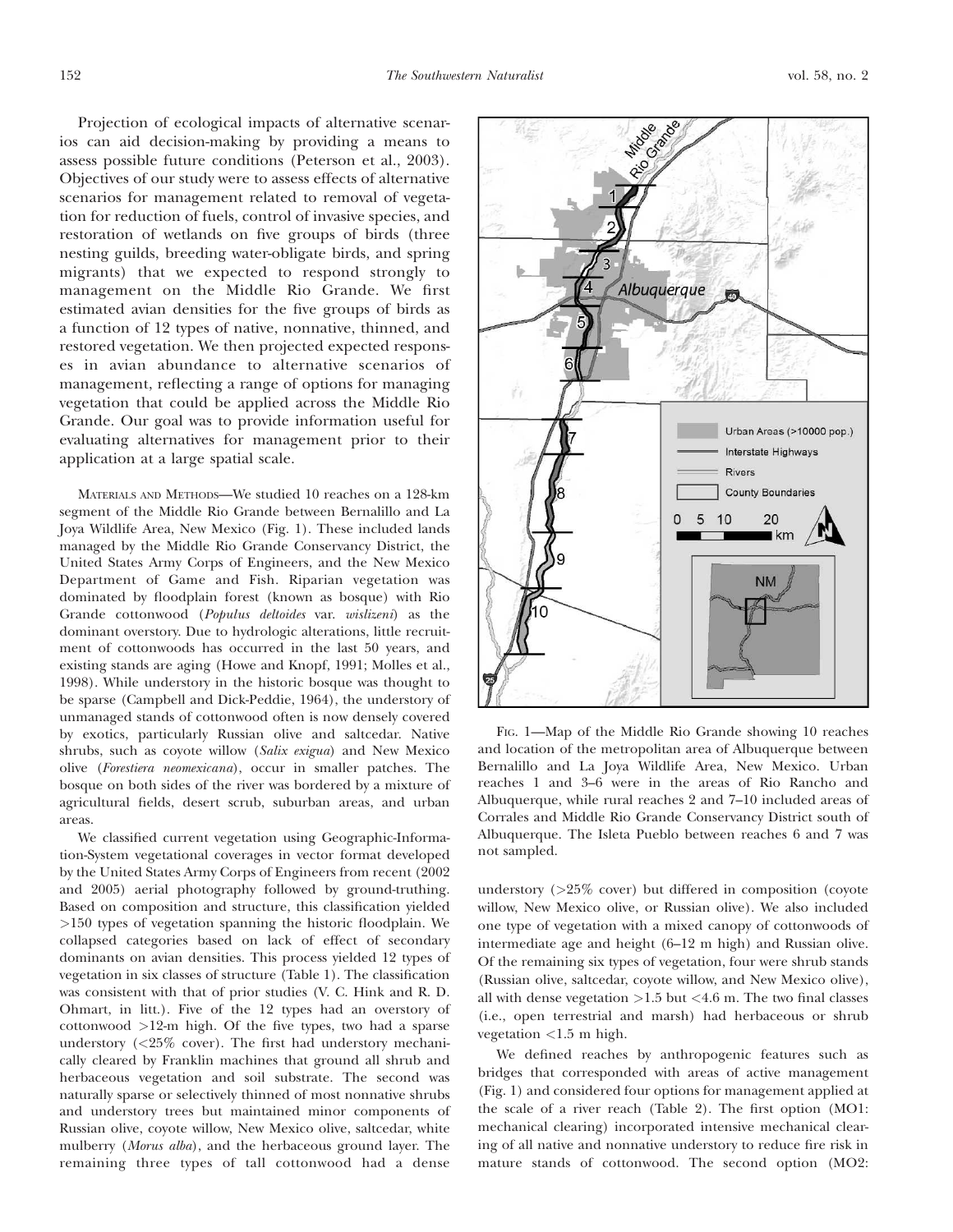| <b>Type</b>                | Structure          | Composition                                                                              | Number of transects |  |
|----------------------------|--------------------|------------------------------------------------------------------------------------------|---------------------|--|
| $C2$ -cleared <sup>a</sup> | Cottonwood-cleared | Cottonwood with mechanically cleared understory                                          | 4(6)                |  |
| C <sub>2</sub> -sparse     | Cottonwood-sparse  | Cottonwood with naturally sparse or hand-thinned to<br>mimic naturally sparse understory | 5                   |  |
| C/CW1                      | Cottonwood-dense   | Cottonwood with dense understory of coyote willow                                        | $\overline{2}$      |  |
| C/NMO1                     | Cottonwood-dense   | Cottonwood with dense understory of New Mexico olive                                     | 3                   |  |
| C/RO1 <sup>a</sup>         | Cottonwood-dense   | Cottonwood with dense understory of Russian olive                                        | 7(5)                |  |
| C/RO3                      | Cottonwood-dense   | Intermediate-sized cottonwood and Russian-olive with<br>understory of coyote-willow      | 2                   |  |
| RO5                        | Shrub              | Russian-olive-dominated vegetation $>1.5$ m tall                                         | 5                   |  |
| SC <sub>5</sub>            | Shrub              | Saltcedar-dominated vegetation $>1.5$ m tall                                             | 3                   |  |
| CW <sub>5</sub>            | Shrub              | Coyote-willow-dominated vegetation $>1.5$ m tall                                         | 3                   |  |
| NMO <sub>5</sub>           | Shrub              | New-Mexico-olive-dominated vegetation >1.5 m tall                                        |                     |  |
| OP <sub>6</sub>            | Open               | Terrestrial open area with sparse vegetation $<$ 1.5 m tall                              | b.                  |  |
| MH <sub>6</sub>            | Marsh              | Marsh vegetation or water $<$ 1.5 m tall                                                 | 2                   |  |

TABLE 1—Description for 12 types of vegetation sampled on the Middle Rio Grande in New Mexico with number of sampled transects for each.

<sup>a</sup> Two C/RO1 transects were mechanically cleared in Fall 2004 and became C2-cleared thereafter; the number of transects after clearing is shown in parentheses.

selective hand-thinning) applied selective hand-thinning of nonnative understory but retention of native understory within stands of cottonwood to reduce fire risk but maintain some native vegetation. The third option (MO3: no clearing) involved no clearing over a relatively short term (5–10 years), with dense understory allowed to remain or expected to reestablish within this period (Queheillalt and Morrison, 2006). The fourth option (MO4: cottonwood senescence) represents projected vegetational conditions in 50–75 years assuming natural successional processes in the absence of active management and no change in hydrologic processes or other conditions. We based our assumptions for MO4 on the current age of stands of cottonwood, extremely low levels of recruitment, and proportions of vegetational types on existing maps. Based on literature, we assumed senescence of 90% of older stands of cottonwood (>12 m high) and 50% of younger stands of cottonwood (6–12 m high) given current distributions of age (most stands >50 years old) and an expected lifespan of 100 years (Howe and Knopf, 1991; Molles et al., 1998; Table 2). Assuming current hydrologic conditions will persist (e.g., no overbank-flooding and inadequate depth to groundwater), we applied minimal large-scale recruitment and replacement of cottonwoods with later successional species of shrub according to current proportions in different river reaches (Howe and Knopf, 1991; Molles et al., 1998) and based on life-history and regeneration traits of species (e.g., Stromberg et al. 2010). However, we projected some recruitment and, thus, persistence of stands of cottonwood as well as other woody riparian pioneers (coyote willow, and saltcedar), based on current proportions of the younger age class near the river margin (Table 2). We assumed that wetland habitat could be restored in floodplains classified as open habitat at a conversion rate of 25% (considered reasonable by a local expert, O. Hummel, United States Army Corps of Engineers, pers. comm.) and that this option could be applied across any scenario of the vegetational management.

We developed eight hypothetical scenarios by applying one or more options for management across reaches. We limited our vegetational projections to the extent of tall-canopied cottonwood, marsh, and open habitats within the flood-control levees

encompassing 27.4 km<sup>2</sup>. In the first four scenarios, we applied each of the options for management across all reaches. We also considered three additional scenarios wherein two of the three short-term options were applied to rural versus urban reaches. For example, with Scenario 5, mechanical clearing of understory was applied to the most urbanized reaches with greatest risk of fire in municipal areas (reaches 1 and 3–6), whereas less intensive hand-thinning was applied to the rural reaches to balance the needs of reduction of fire risk with maintenance of some native understory (Table 3). The option of wetlandrestoration (converting 25% of open habitat to marsh) can be applied to any of the scenarios; for illustration, we present the results for restoration of wetlands associated with Scenario 7. All scenarios considered only short-term conditions (5–10 years) except for Scenario 4, in which we assumed changes would occur in 50–75 years (e.g., senescence of older stands of cottonwood and failure of recruitment leading to loss of cottonwood). For each scenario, we estimated the total area of each vegetational type according to rules for transition for each management option applied by reach (Tables 2 and 3).

We used distance-sampling (Buckland et al., 2001) to estimate density of birds from data collected on 42 transects in 12 vegetational types within the historic floodplain. Transects were  $>1$  km apart and, thus, considered independent from the standpoint of avian territories. To sample a given vegetational type, lengths of transects varied from 440–920 m (732  $\pm$  88 m; mean  $\pm$  SD). For 18 of 42 transects, sampling was conducted on only one side, so the sampling fraction was one half. We collected data on birds from 1 March–31 May in 2005 and 2006 for spring migration and 1 June–31 August 2004–2006 for the breeding season and data for the marsh in both seasons of 2007. Each transect was visited three times per month with  $\geq$ 5 days between surveys for a total of nine visits per season in a given year. Observers recorded all birds seen or heard while walking the length of each transect within 4 h of sunrise. Birds flying above the vegetation were not counted. Four experienced observers spent  $\geq$ 3 weeks training in the field prior to data collection and were able to identify birds by sight and sound; >80% of all data was collected by one author (TF). Training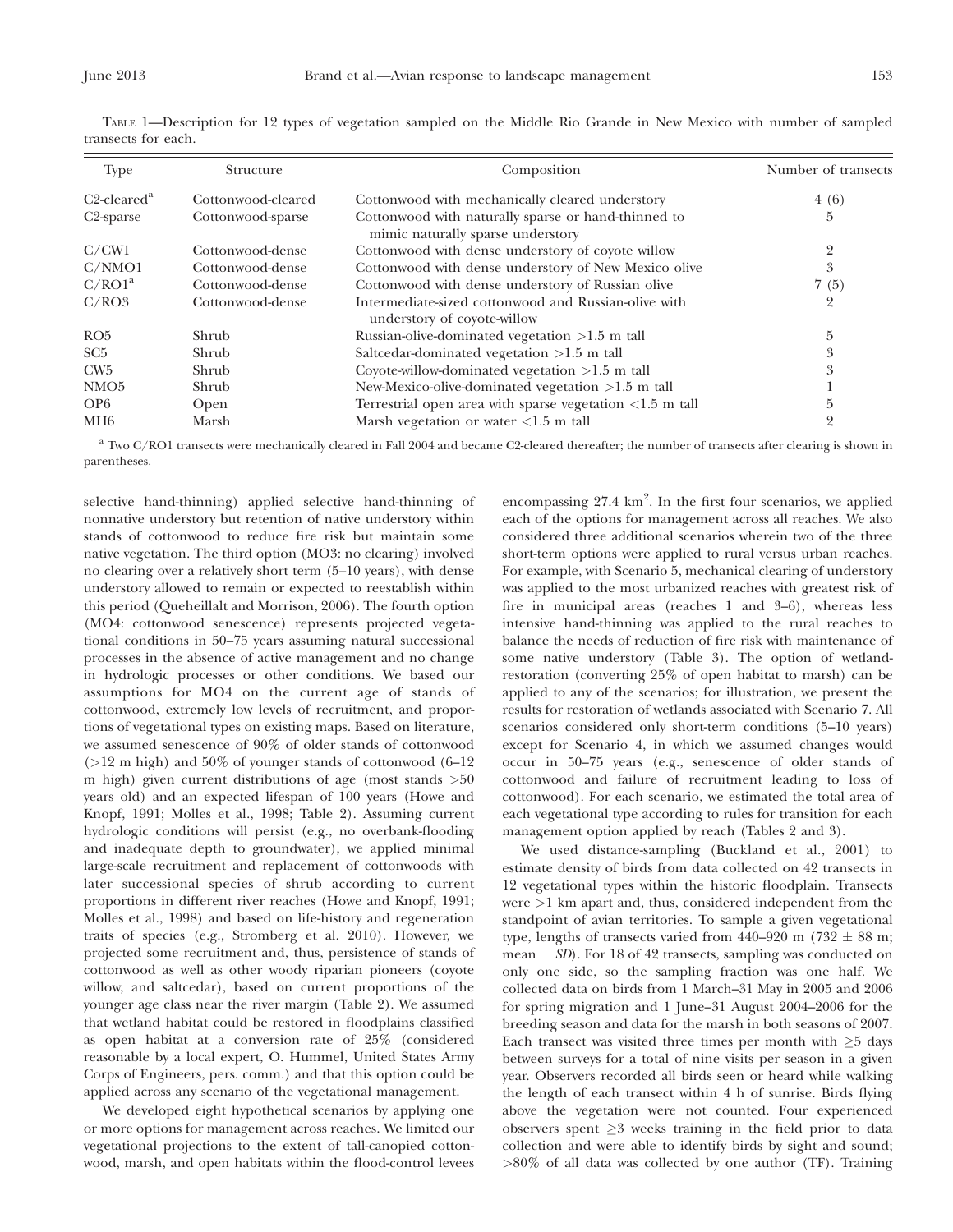|                         | Option                  |                        |                          |                                                                                                                                                              |  |  |
|-------------------------|-------------------------|------------------------|--------------------------|--------------------------------------------------------------------------------------------------------------------------------------------------------------|--|--|
| Current type            |                         | $\overline{2}$         | 3                        | 4                                                                                                                                                            |  |  |
| C <sub>2</sub> -cleared | No change               | $C2$ -sparse           | $C/RO1$ or $C/NMO1^{ab}$ | 10\% to C/RO1 or C/NMO1 <sup>2</sup> ;10\% (20\% <sup>c</sup> ) to SC5,<br>CW5, or C/RO3 <sup>d</sup> ; 80% (70% <sup>c</sup> ) to RO5 or NMO5 <sup>d</sup>  |  |  |
| C <sub>2</sub> -sparse  | No change               | No change              | $C/RO1$ or $C/NMO1^{ab}$ | 10\% to C/RO1 or C/NMO1 <sup>a</sup> ; 10\% (20\% <sup>c</sup> ) to SC5,<br>CW5, or C/RO3 <sup>d</sup> ; 80% (70% <sup>c</sup> ) to RO5 or NMO5 <sup>d</sup> |  |  |
| C/CW1                   | No change               | No change              | No change                | 10% to C/RO1 or C/NMO1 <sup>a</sup> ; 10% (20% <sup>c</sup> ) to SC5,<br>CW5, or C/RO3 <sup>d</sup> ; 80% (70% <sup>c</sup> ) to RO5 or NMO5 <sup>d</sup>    |  |  |
| C/NMO1                  | No change               | No change              | No change                | 10\% to C/NMO1; 10\% (20\% ^ c) to SC5, CW5, or C/<br>$RO3^d$ ; 80% (70% <sup>c</sup> ) to NMO5 <sup>d</sup>                                                 |  |  |
| C/RO1                   | C <sub>2</sub> -cleared | C <sub>2</sub> -sparse | No change                | 10\% to C/RO1; 10\% (20\%) to SC5, CW5, or C/<br>RO3 <sup>d</sup> ; 80% (70% <sup>c</sup> ) to RO5 <sup>d</sup>                                              |  |  |
| C/RO3                   | C <sub>2</sub> -cleared | C <sub>2</sub> -sparse | No change                | 50\% to C/RO1; 10\% (20\%) to SC5, CW5, or C/<br>RO3 <sup>d</sup> ; 40% (30% <sup>c</sup> ) to RO5 <sup>d</sup>                                              |  |  |

TABLE 2—Assumed transitions of vegetation from current types of vegetation for four options for management applied to the Middle Rio Grande in New Mexico.

<sup>a</sup> Following current reach-specific proportions of these types of cover.

<sup>b</sup> Assumed that hydric pioneer species (coyote willow, CW) would not be able to recolonize under cottonwood, so most recolonization by shrubs would be by later successional species, Russian olive (RO) and New Mexico olive (NMO). Based on proportions, nearly all of these stands would

convert to C/RO1.<br>
<sup>c</sup> Larger percentage eroded, resulting in recruitment on more fluvially dynamic Middle Rio Grande Conservancy District reaches (Isleta to Bernardo).<br><sup>d</sup> Assumed secondary colonization or long-term persistence of hydric pioneer species (CW or saltcedar, SC) unlikely under existing canopy. Rather,

expect later successional species (RO, NMO) to dominate. Based on existing proportions, we assumed that these stands would overwhelmingly convert to RO5.

involved using laser rangefinders to improve estimation of distance. For each bird encountered, observers recorded the lateral distance of birds from the transect line within the distance classes of <5 m, 5–15 m, 16–30 m, 31–45 m, and 46–60 m. Each vegetational type was sampled on 2–7 transects, except one (New Mexico olive) covering only a small area, where only one transect was used (Table 1); sampling effort was approximately in proportion to total area covered by each vegetational type. We used the level of survey effort (based on number of transects, visits, line length, and sampling fraction) to adjust estimates of density using a multiplier in the analysis (Buckland et al., 2001).

We classified species according to ecological characteristics that affect response of birds to structural differences in riparian vegetation (Brand et al., 2010) and that we expected would be sensitive to management on the Rio Grande. We classified groups of birds based on our data and regional information included in The Birds of North America Online (Cornell Laboratory of Ornithology, Ithaca, New York; http://bna.birds. cornell.edu/bna/). We categorized breeding birds by average nesting-height as understory nesters (0–2 m), midstory nesters  $(>2-4 \text{ m})$ , and canopy nesters  $(>4 \text{ m})$ . To capture the potential influence of expected changes in restoration of wetlands, we considered water-obligate birds to include those that swim,

TABLE 3—Hypothetical scenarios for management based on options<sup>a</sup> applied to urban and rural reaches (locations shown in Fig. 1) on the Middle Rio Grande in New Mexico.

| Scenario          | Urban reaches $(1, 3-6)$                                       | Rural reaches $(2, 7-10)$                                                  |
|-------------------|----------------------------------------------------------------|----------------------------------------------------------------------------|
| Current condition | MO1: mechanical clearing                                       | MO3: no clearing (reaches 7-10), MO2: selective<br>hand-thinning (reach 2) |
| S <sub>1</sub>    | MO1: mechanical clearing                                       | MO1: mechanical clearing                                                   |
| S <sub>2</sub>    | MO2: selective hand-thinning                                   | MO2: selective hand-thinning                                               |
| S <sub>3</sub>    | MO3: no clearing                                               | MO3: no clearing                                                           |
| S <sub>4</sub>    | MO4: cottonwood senescence                                     | MO4: cottonwood senescence                                                 |
| S5                | MO1: mechanical clearing                                       | MO2: selective hand-thinning                                               |
| S <sub>6</sub>    | MO1: mechanical clearing                                       | MO3: no clearing                                                           |
| S7                | MO2: selective hand-thinning                                   | MO3: no clearing                                                           |
| S7W               | MO2: selective hand-thinning, wetland restoration <sup>b</sup> | MO3: no clearing, wetland restoration <sup>b</sup>                         |

 $a_{\text{MO}} = \text{Management options}$  and include:  $\text{MO1} = \text{application of mechanical clearing of$ *understory in stands of cottonwood* $;  $\text{MO2} = \text{application of the corresponding decision.}$$ selective hand-thinning of understory in stands of cottonwood; MO3 = no clearing that allows dense native and nonnative understory to return or remain short term (5–10 years); and MO4 = application of "no management" over the long term (50–75 years) assumes most mature stands of cottonwood would senesce and be replaced by stands of shrub.

<sup>b</sup> Includes conversion of 25% of open habitats to wetland.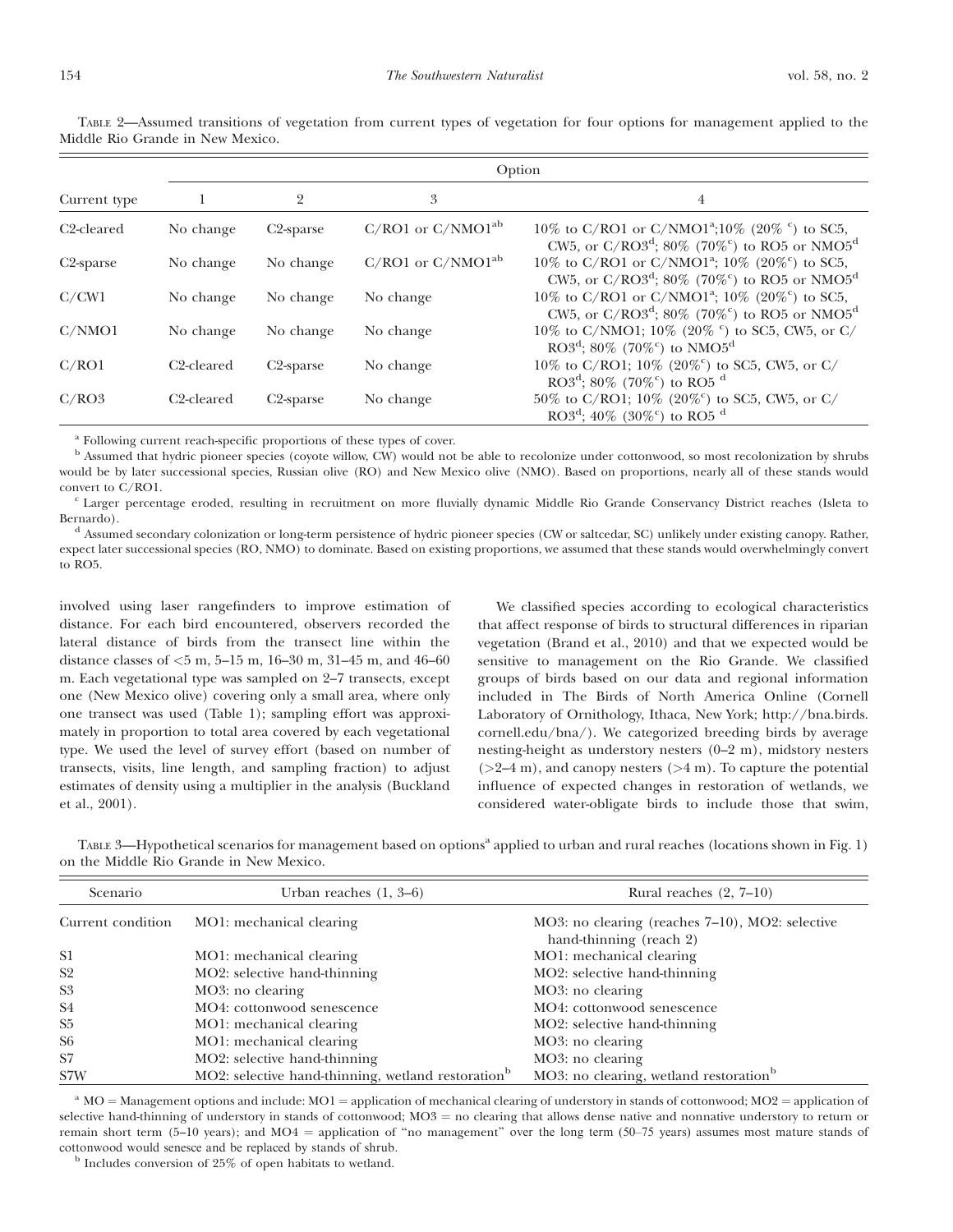wade, and frequent the shore as well as songbirds dependent on surface water in the Southwest. Spring migrants detected during the spring season included species that only migrate through the Middle Rio Grande and those that migrate and breed during the summer months; we excluded resident species from this category.

We estimated probabilities of detection for each group of birds within each vegetational type using the distribution of distances from transect line to individual birds in program Distance 5.0 (Thomas et al., 2010). To improve estimation of detection-functions, we screened and truncated data at farthest distances from the transect line to meet the shape criterion (Buckland et al., 2001; Thomas et al., 2010). We developed a set of candidate detection-functions for each combination of avian group and vegetational type. We considered candidate detection-functions that included uniform-cosine models with no covariate, as well as half normal-cosine and half normal-simple polynomial models with and without covariates (Buckland et al., 2001). We considered two factor covariates: observer and detection-rank. To develop detection-rank for each species, we classified each species according to ease of detection (high versus medium-low) based on sight and sound. The best detection-function for each species in each vegetational type was selected using Akaike's Information Criterion (AIC) (Burnham and Anderson, 2002). We used detection probabilities combined with mean counts of grouped species to estimate average density across years and the standard error of density for each vegetational type (Buckland et al., 2001). We considered differences in densities among vegetational types to be meaningful if they had nonoverlapping 95% confidence intervals.

We used avian density by vegetational type from the historic floodplain, applied to vegetation-area-projections by scenario, as the basis for projecting changes in abundance of avian groups using space-for-time substitution. Estimates of density of birds by vegetational type were multiplied by the projected area of each vegetational type, and these values were summed across all reaches. Changes in vegetation were assumed; thus, the estimates of standard error of projections of avian abundance stemmed from errors in avian density only using the equation

$$
S\hat{E}(\hat{N}) = \sqrt{A^2 \cdot V \hat{a}r(\hat{D})},
$$

where  $\hat{N}$  is estimated abundance of birds,  $\hat{D}$  is estimated density,  $V\hat{a}r(\hat{D})$  is estimated variance of density, and A is a vegetational area. The standard error of estimated abundance does not contain a covariance because avian densities for vegetational types were independent. We considered differences in abundances among scenarios to be meaningful if they had nonoverlapping 95% confidence intervals.

RESULTS—We recorded 65,388 detections of 91 species of birds on the Middle Rio Grande during the breeding season. Of these, we classified 31, 19, and 35 species as canopy, midstory, and understory nesters, respectively, as well as 22 species as water-obligate. During the spring migration, we recorded 14,020 detections of 115 species migrating through the study area. The five most abundant species per group are shown in Table 4.

Densities of avian groups varied substantially among stands of cottonwood depending on structure and

TABLE 4—For each avian group, the five most common species detected on 42 transects on the Middle Rio Grande in New Mexico during 2004–2006 for breeding birds and 2005– 2006 for spring migrants; data for marsh were collected in 2007.

| Avian group and species                              | Number of<br>detections |
|------------------------------------------------------|-------------------------|
| Canopy-nesting                                       |                         |
| Lesser goldfinch (Carduelis psaltria)                | 1,895                   |
| White-breasted nuthatch (Sitta carolinensis)         | 1,573                   |
| House finch (Carpodacus mexicanus)                   | 1,558                   |
| Bushtit (Psaltriparus minimus)                       | 1,533                   |
| Downy woodpecker (Picoides pubescens)                | 1,180                   |
| Midstory-nesting                                     |                         |
| Black-chinned hummingbird (Archilochus<br>alexandri) | 17,459                  |
| Blue grosbeak (Passerina caerulea)                   | 4,356                   |
| Mourning dove (Zenaida macroura)                     | 3,405                   |
| Bewick's wren (Thryomanes bewickii)                  | 3,235                   |
| Black-headed grosbeak (Pheucticus                    | 2,547                   |
| melanocephalus)                                      |                         |
| Understory-nesting                                   |                         |
| Spotted towhee (Pipilo maculatus)                    | 7,204                   |
| Yellow-breasted chat (Icteria virens)                | 2,408                   |
| Red-winged blackbird (Agelaius phoeniceus)           | 1,612                   |
| Common yellowthroat (Geothlypis trichas)             | 1,443                   |
| Chipping sparrow (Spizella passerina)                | 847                     |
| Water-obligate                                       |                         |
| Common yellowthroat (Geothlypis trichas)             | 1,443                   |
| Mallard (Anas platyrhynchos)                         | 290                     |
| Wood duck (Aix sponsa)                               | 246                     |
| American coot (Fulica americana)                     | 223                     |
| Blue-winged teal (Anas discors)                      | 116                     |
| Spring migrant                                       |                         |
| Black-chinned hummingbird (Archilochus<br>alexandri) | 3,449                   |
| White-crowned sparrow (Zonotrichia leucophrys)       | 1,071                   |
| Black-headed grosbeak (Pheucticus                    | 874                     |
| melanocephalus)                                      |                         |
| Yellow-rumped warbler (Dendroica coronata)           | 823                     |
| Cedar waxwing (Bombycilla cedrorum)                  | 695                     |

composition of the understory (Fig. 2). Among the tallcottonwood types, canopy-nesting birds had highest densities in dense understory of either New Mexico olive or Russian olive, intermediate densities in dense understory of coyote willow or sparse natural understory, and significantly lower density in stands of cottonwood with mechanically cleared understory. Midstory-nesting birds and spring migrants showed similar patterns to the canopy-nesting birds. Understory-nesting birds had highest densities in cottonwood with understory of New Mexico olive; confidence intervals slightly overlapped those with understory of Russian olive or coyote willow. Mechanically cleared stands maintained an average of 27 understory-nesting birds/km $^2$ , substantially lower than all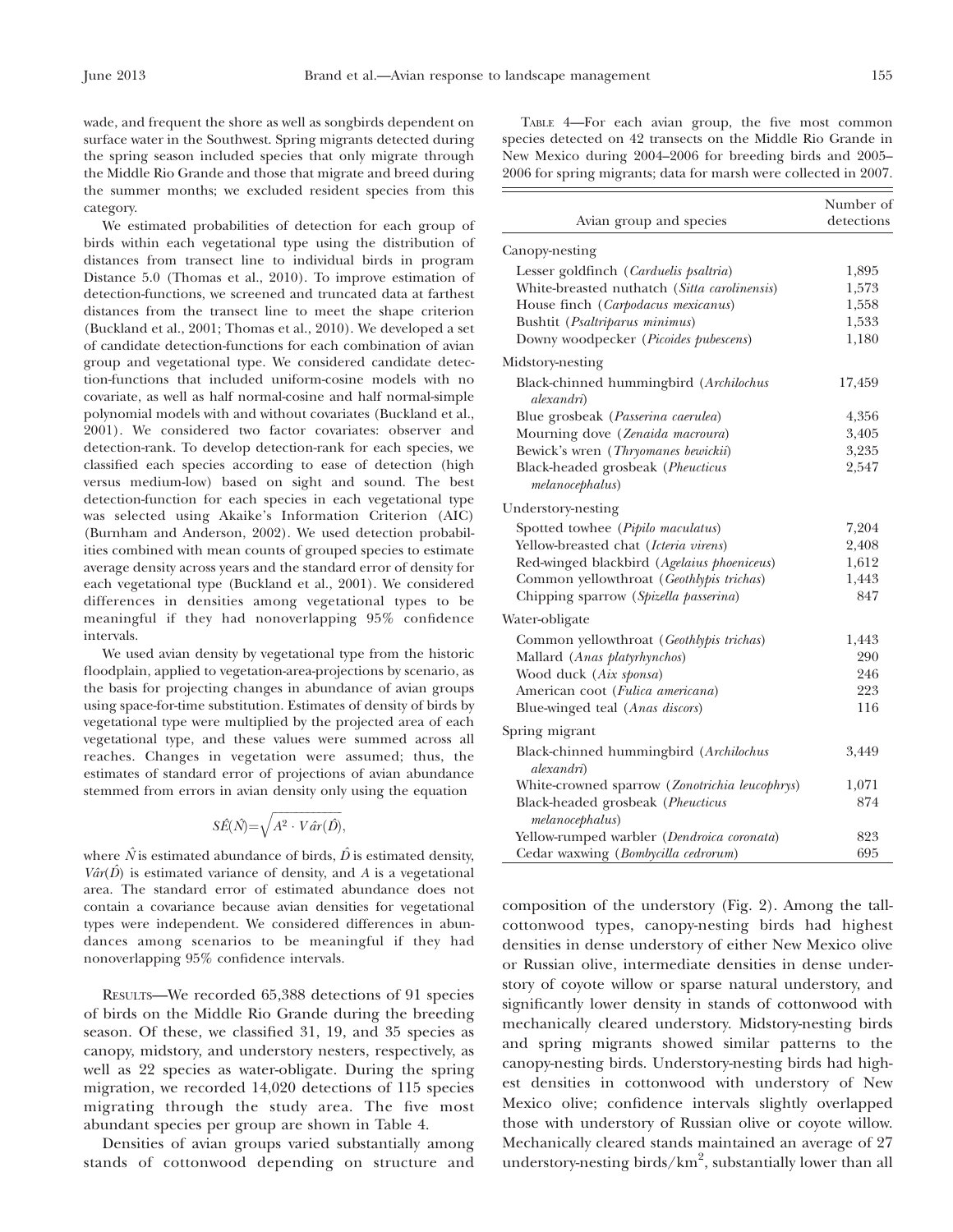

FIG. 2—Avian densities for five avian groups in 12 types of vegetation (codes defined in Table 1).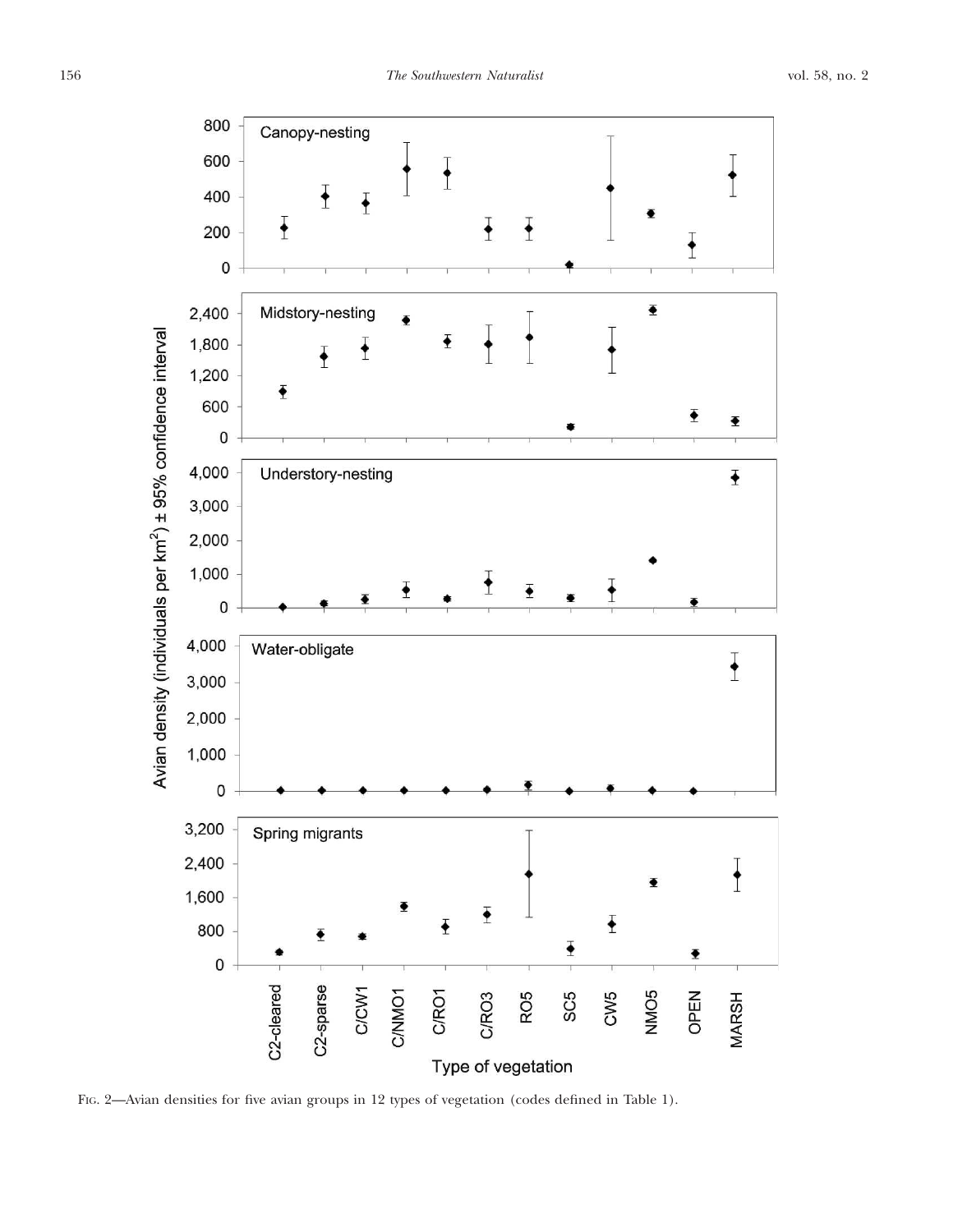| Type of<br>vegetation   | Current<br>condition | Scenario       |                |                |                |                |       |       |       |
|-------------------------|----------------------|----------------|----------------|----------------|----------------|----------------|-------|-------|-------|
|                         |                      | S <sub>1</sub> | S <sub>2</sub> | S <sub>3</sub> | S <sub>4</sub> | S <sub>5</sub> | S6    | S7    | S7W   |
| C <sub>2</sub> -cleared | 652.6                | 1763.7         | 0.0            | 0.0            | 0.0            | 746.2          | 746.2 | 0.0   | 0.0   |
| C <sub>2</sub> -sparse  | 513.2                | 513.2          | 2,276.9        | 0.0            | 0.0            | 1,530.7        | 11.0  | 757.2 | 757.2 |
| C/CW1                   | 47.8                 | 47.8           | 47.8           | 47.8           | 0.0            | 47.8           | 47.8  | 47.8  | 47.8  |
| C/NMO1                  | 60.3                 | 60.3           | 60.3           | 204.4          | 21.2           | 60.3           | 88.2  | 88.2  | 88.2  |
| C/RO1                   | 550.5                | 0.0            | 0.0            | 1,572.1        | 441.6          | 0.0            | 963.0 | 963.0 | 963.0 |
| C/RO3                   | 560.7                | 0.0            | 0.0            | 560.7          | 188.7          | 0.0            | 528.9 | 528.9 | 528.9 |
| RO5                     | 0.0                  | 0.0            | 0.0            | 0.0            | 1,387.5        | 0.0            | 0.0   | 0.0   | 0.0   |
| SC5                     | 0.0                  | 0.0            | 0.0            | 0.0            | 96.6           | 0.0            | 0.0   | 0.0   | 0.0   |
| CW <sub>5</sub>         | 0.0                  | 0.0            | 0.0            | 0.0            | 98.4           | 0.0            | 0.0   | 0.0   | 0.0   |
| NMO <sub>5</sub>        | 0.0                  | 0.0            | 0.0            | 0.0            | 151.0          | 0.0            | 0.0   | 0.0   | 0.0   |
| OP <sub>6</sub>         | 317.9                | 317.9          | 317.9          | 317.9          | 317.9          | 317.9          | 317.9 | 317.9 | 238.4 |
| MH <sub>6</sub>         | 39.8                 | 39.8           | 39.8           | 39.8           | 39.8           | 39.8           | 39.8  | 39.8  | 119.3 |

TABLE 5—Areas (in hectares) for 12 types of vegetation (described in Table 1) under current conditions and projected areas for the 12 types under eight scenarios (described in Table 2) for restoration of the Middle Rio Grande in New Mexico.

other tall-cottonwood vegetation that ranged from 132 birds/ $km<sup>2</sup>$  in cottonwood with sparse understory to 755 birds/km<sup>2</sup> in cottonwood with an understory of New Mexico olive (Fig. 2).

Avian densities varied across shrub and open stands, but patterns varied by group. Stands of saltcedar had low densities of all groups of birds (Fig. 2), while stands of Russian olive had relatively higher densities of all groups. Stands of coyote willow maintained highest density of canopy-nesting birds among stands of shrub, but confidence intervals overlapped with other types of shrub. Stands of New Mexico olives had high densities of midstory-nesting birds, understory-nesting birds, and spring migrants. Densities of all groups except midstory nesters were high in marsh habitat (Fig. 2).

Based on current distributions of vegetation, the study area was comprised of the following: 24% tall-cottonwood with mechanically cleared understory; 19% tall-cottonwood with sparse understory; 20% tall-cottonwood with understory of Russian olive; 20% short (younger) canopy of cottonwood and Russian olive; 12% open habitat; and smaller percentages of tall cottonwood with understory of coyote willow or New Mexico olive and stands of shrub (Table 5). Scenarios that increased the area of mechanically cleared understory within stands of cottonwood decreased abundances of birds when compared with current conditions (Fig. 3). For example, application of Scenario 1 decreased coverage of cottonwood with understory of Russian olive and increased the mechanically cleared stands to 64% of the study area. This scenario produced declines for all five groups of birds, with 59% decline for understory-nesting birds and 41% decline for spring migrants when compared with current conditions. Application of Scenario 2 decreased the area of mechanical clearing and increased the proportion of the study area in the naturally sparse or hand-thinned understory to 83%. This scenario reduced the decline in understory-nesting birds to 39% when compared with current conditions and resulted in a 16% increase for canopy-nesting birds. Scenario 5 provided a compromise between Scenarios 1 and 2 but still significantly reduced abundances of birds that were midstory nesters, understory nesters, and spring migrants when compared with current conditions (Fig. 3).

Scenarios that increased (or retained) dense understory vegetation generally increased abundances of birds when compared with current conditions (Fig. 3). Scenario 3, which resulted in a higher proportion of cottonwood with understory of Russian olive, increased abundances of all avian groups except for water-obligates. A hybrid scenario (Scenario 6) that applied the mechanical clearing to only the most urbanized areas had minimal changes in vegetational areas and no significant change in avian abundances. However, hybrid Scenario 7, that allowed some regrowth and applied hand-thinning to the urbanized reaches, generally increased abundances for all groups of birds, including significant increases for canopy nesters, midstory nesters, and spring migrants. With application of no management over the long term (MO4) to all reaches (Scenario 4), 63% of stands of cottonwood transitioned to shrub (51% of the area to Russian olive). In relation to current conditions, canopynesting birds declined but other groups were projected to increase significantly, based on assumed changes in vegetation. In comparison with current conditions, we projected significant increases for all nesting guilds in the scenario with restoration of wetlands (S7W; Fig. 3). A comparison of Scenario 7 with and without restoration of wetlands shows significant increases in understory-nesting birds and water-obligate birds given the restoration at assumed levels.

DISCUSSION—Native vegetation has been replaced by exotics along many southwestern rivers with altered hydrologic conditions (Howe and Knopf, 1991; Poff et al., 1997). On the Middle Rio Grande, regulation of flow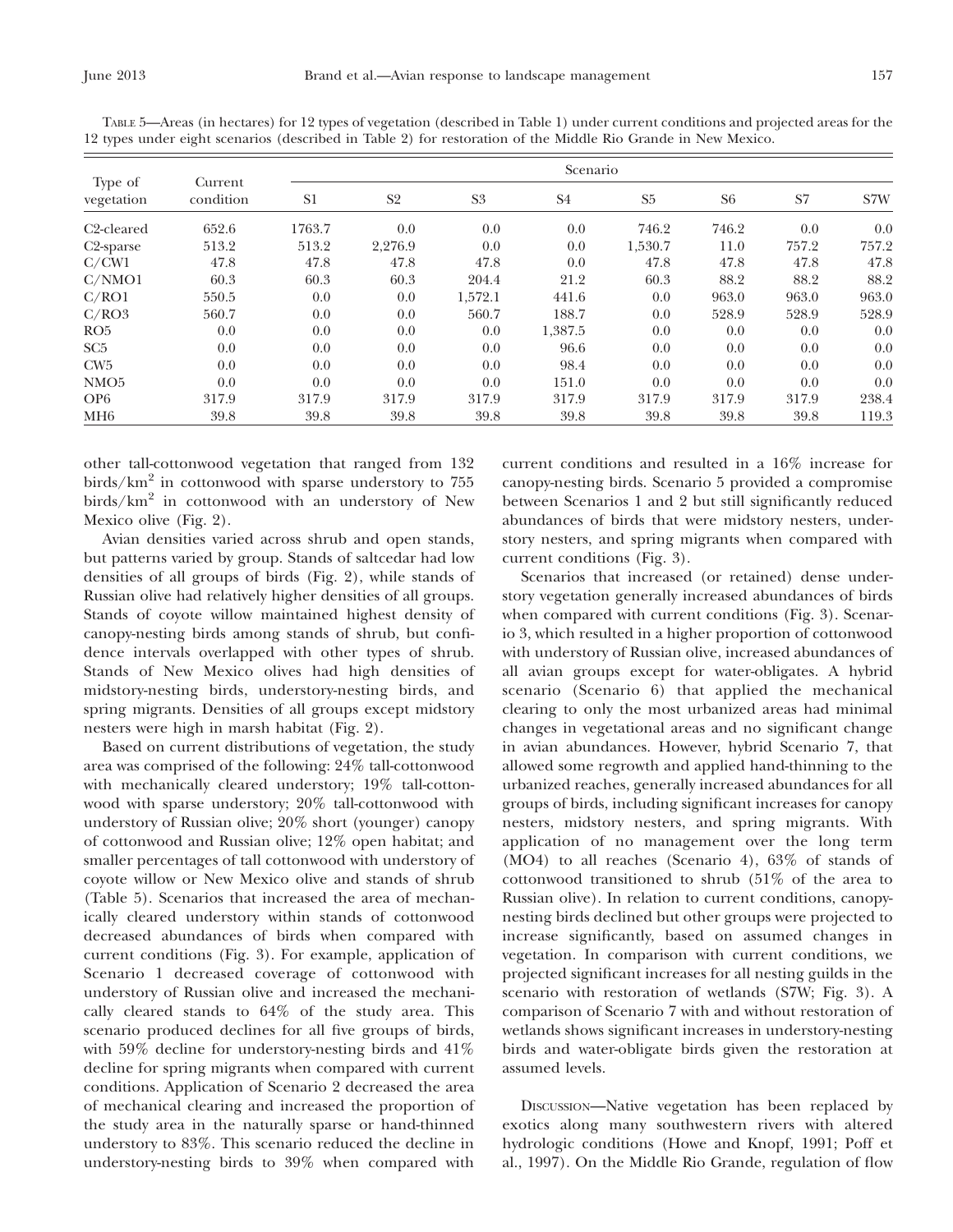

FIG. 3—Projected abundances of birds by avian group for current conditions and scenarios of restoration applied to the Middle Rio Grande in New Mexico. Projected percentage of change in abundance of birds from current conditions to each scenario is shown on bars. S1 = Scenario 1, S7W = Scenario 7 with restoration of wetland. An asterisk indicates significant differences between scenario and current conditions based on nonoverlapping 95% confidence intervals.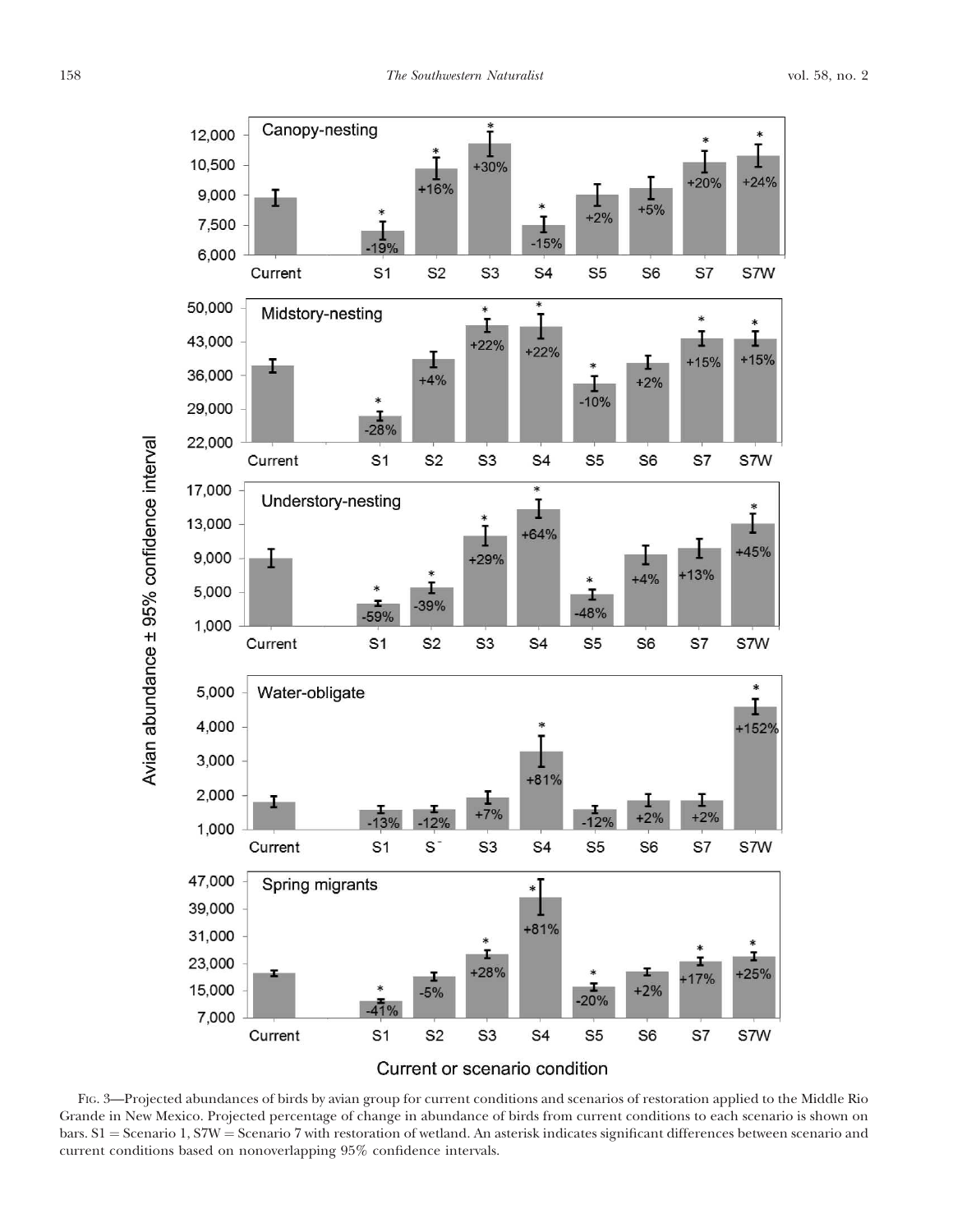has eliminated large floods needed for recruitment of cottonwoods, and later-successional exotics such as Russian olive thrive in the wider range of moisture, light, and soil conditions (Howe and Knopf, 1991; Shafroth et al., 1995; Katz and Shafroth, 2003). Despite discussions about hydrologic restoration (e.g., Howe and Knopf, 1991; Molles et al., 1998), recent restoration projects have focused largely on clearing vegetation to remove exotics and reduce fire risk (Shah et al., 2007; Bateman et al., 2008). Our results indicate that such management is detrimental to densities of some but not all of the avian groups we considered.

Riparian vegetation on the Middle Rio Grande is important for avian diversity, with at least 277 species of birds using the area to breed, migrate, or overwinter (V. C. Hink and R. D. Ohmart, in litt.). Densities of birds of the Middle Rio Grande are influenced by structure and composition of the riparian forests. The findings that stands of cottonwood maintained higher densities across avian groups if they had dense (versus sparse) understories supports previous studies that have documented strong, positive relationships between volume of vegetation and abundances of birds (Mills et al., 1991; Fleishman et al., 2003). Cottonwoods with mechanically cleared understory had the lowest avian densities for all nesting guilds and for spring migrants, because simplification of the structure of vegetation affects not only bird guilds that require understory as nesting substrate but also those that primarily use understory vegetation to forage. Lower avian densities in these stands probably reflect low availability of resources such as prey, nesting sites, or roosting sites (Mills et al., 1991). The comparatively greater avian densities in stands of cottonwood with sparse understory (versus mechanically cleared) likely is due to greater opportunities for foraging and nesting provided by retention of some understory vegetation and an herbaceous ground layer.

We also found that densities of birds were influenced by species composition of vegetation, a finding similar to other studies in southwestern riparian systems (Fleishman et al., 2003; Walker, 2008). Understory-nesting birds historically may have depended on early-successional or pioneer species of plants (Farley et al., 1994), but many of these birds now occur in cottonwoods with dense, latersuccessional understory. Dense stands of cottonwood with an understory of pioneer coyote willow generally had lower avian densities than those with later-successional understories of New Mexico olive and Russian olive that have increased with terrestrialization of the Middle Rio Grande floodplain due to inadequate flooding (Molles et al., 1998). In a study on the Gila River in New Mexico where Russian olive was a minor component of the understory within stands of cottonwood, certain nesting birds of the understory and midstory, such as yellowbreasted chats and mourning doves, placed their nests preferentially in Russian olive, perhaps due to increased protective cover for nest sites (Stoleson and Finch, 2001). Overall, we found cottonwoods with nonnative understory (Russian olive) had intermediate avian densities in comparison with the understory of two native shrubs (New Mexico olive and coyote willow). Thus, similar to results of Fleishman et al. (2003), our findings support the hypothesis that birds cue on structure and composition of vegetation regardless of whether the vegetation species is native or exotic.

Composition of plants also affected avian densities within dense stands of shrub. New Mexico olive maintained highest densities of understory-nesting birds when compared with other woody vegetation, likely due to its denseness. Stands of New Mexico olive and Russian olive had high densities of midstory-nesting birds; other studies also documented the importance of Russian olive for shrub-nesting birds (Knopf and Olsen, 1984; Stoleson and Finch, 2001). The two types of olive also supported high densities of spring migrants. While large-scale biogeographical considerations influence whether migrants use the Rio Grande (Skagen et al., 2005), food availability provides one of the most important cues for habitat selection within the riparian corridor (Moore et al., 1995). Both Russian olive and New Mexico olive produce large crops of edible berries, some of which last through the year and are eaten by birds including cedar waxwings and black-headed grosbeaks during spring (T. Fetz, in litt.). Insectivorous species also occurred in high numbers in these types of vegetation (T. Fetz, in litt.), and some, such as the yellow-rumped warbler, likely shift their diet to frugivory when in migration (Kelly et al., 2000; T. Fetz, in litt.)

In contrast with stands of other shrubs, we found very low densities for all groups of birds in saltcedar. This finding contrasts with another study on the Rio Grande (Walker, 2008) and may result from differences in structure of stands, context of the landscape, or the greater distance of our stands of saltcedar from the river channel. Stands of Russian olive had higher-than-expected density of water-obligate birds, possibly due to proximity of these stands to the river channel, which may increase the prey base. While not possible with our study design, future studies should incorporate effects of riparian-upland gradients on avian communities.

Projection of avian responses to alternative scenarios of management on the Middle Rio Grande provides a means to assess possible future conditions prior to their application across a large spatial scale (Peterson et al., 2003). Clearing of understory on the Middle Rio Grande has been justified on the basis of removal of exotics and reduction of fire risk. Our results indicate that the effect of these two goals on the avian community will depend on the method and intensity of clearing. Overall, we found that mechanical clearing of understory to meet goals for reduction of fire risk and plans to maintain such conditions in perpetuity would have a substantial negative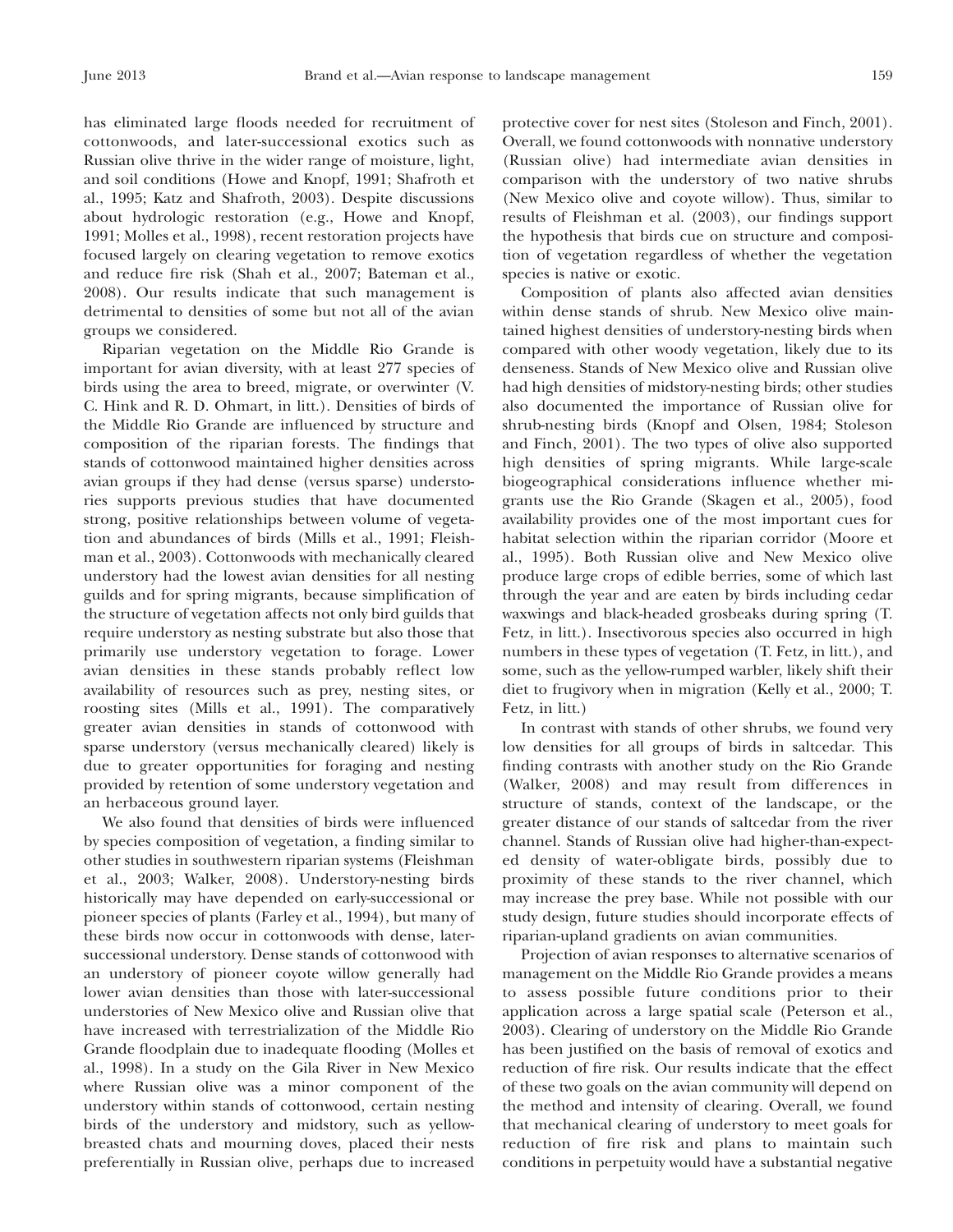affect on avian populations. In contrast, selective handthinning of most exotics (but not natives) in the understory also reduced fuel loads, but only negatively impacted habitat for understory birds and improved habitat for birds that nest in the canopy. No clearing over the short term with subsequent increases in dense understory, particularly in the Albuquerque reaches, may increase fire risk but had a substantial positive affect on all nesting guilds and on spring migrants. Scenarios that reduced fuel loads by mechanical clearing or selective thinning only near urbanized zones (e.g., Albuquerque), but left dense understories undisturbed in outlying reaches, had either a net positive effect or no impact in comparison with current conditions for all avian groups. This exemplifies an approach that could be used to balance the need to reduce fire risk near municipal areas while also attempting to maintain populations of birds. When considered separately from reduction of fire risk, removal of exotic Russian olive would not necessarily be detrimental for birds depending on what vegetation replaced it. In particular, given the high avian densities observed in New Mexico olive, this plant could be incorporated in future restoration efforts that focus on replacing exotics.

The long-term scenario (S4) we considered revealed how avian communities may change in response to natural successional processes on the flow-regulated Middle Rio Grande. Without changes to the flood regime, and given the current age structure of cottonwoods, we projected that most of the stands of cottonwood in the Middle Rio Grande floodplain would transition to shrubs, primarily Russian olives (Howe and Knopf, 1991; Molles et al., 1998). Canopy-nesting birds declined in this scenario by 15%, given reduction in stands of cottonwood, though not as much as we expected. While canopynesting birds occur in relatively high numbers in Russian olive, this vegetation likely does not provide adequate nesting substrate for specific guilds including birds that nest very high in the canopy, primary and secondary cavity nesters, and raptors that require large horizontal branches as found in mature cottonwood trees (Hunter et al., 1987; Stoleson and Finch, 2001; Sogge et al., 2008); species in these groups probably would decline substantially under this scenario. Migrants did well under this long-term scenario and would perhaps benefit from berries of Russian olives as a food source during migration. However, Farley et al. (1994) found that a matrix of vegetational types was important for maintaining diversity of migrant birds on the Middle Rio Grande; thus, it is unclear whether decreased proximity to other types of vegetation in large, monotypic stands of Russian olive would maintain high-quality habitat for migrants. Further study would be warranted because the Rio Grande appears to perform as a funnel during migration and may influence widespread geographical areas (Yong and Finch, 1997).

Though once common in the Middle Rio Grande valley, most marshlands within the riparian corridor have been drained (Scurlock, 1998). Some wetlands have already been restored, and there are proposals to create or restore additional wetlands within the floodplain (O. Hummel, pers. comm.). Our results indicate that wetlands of similar characteristics to those we studied, which were relatively large, have the potential for substantial benefits to water-dependent species of birds, as well as spring migrants and understory-nesting species. Wetlands generally harbor high densities of waterdependent birds (Cody, 1985), and these high densities extend to restored or created wetlands (Hotaling et al., 2002; Lynn et al., 2006). The spatial distribution of wetlands, including aspects of size and relative isolation, is important in determining use by birds (Brown and Dinsmore, 1986), and future studies should incorporate analysis of these effects.

While our study projects changes in avian abundance under scenarios of restoration, it does not provide full indication of quality of habitat. Projections of density may overestimate quality of habitat if birds have low demographic success (Bock and Jones, 2004). While information regarding nest success of shrub-nesting birds is scarce in the Southwest (Sogge et al., 2008; Brand et al., 2010), Stoleson and Finch (2001) found no difference in nest success for three shrub-nesting species between Russian olive and native shrubs, though they did find higher rates of parasitism for willow flycatchers (Empidonax traillii) in Russian olive. Further work is needed to document nesting success for birds in stands of Russian olive, given projected increases in this type of vegetation. In addition, future experimental studies applied within a framework of adaptive management could help establish cause and effect between mechanical clearing of forest understory and decline of particular avian groups.

We thank the United States Army Corps of Engineers, Middle Rio Grande Bosque Initiative Group through the United States Fish and Wildlife Service, and the United States Bureau of Reclamation for funding the collection of field data. Analysis and writing portions were supported by SAHRA (Sustainability of semi-Arid Hydrology and Riparian Areas) under the Science and Technology Program of the National Science Foundation (Agreement No. EAR-9876800), the United States Environmental Protection Agency ''Integrated Modeling and Ecological Valuation'' EPA STAR grant Program #2003-STAR-G2, the Science Impact Laboratory for Policy and Economics based at the University of New Mexico, and the United States Geological Survey in collaboration with the United States Department of Agriculture-Agricultural Research Service. We also thank the governmental agencies and private individuals that provided access to the study area and the field staff that collected data. J. Grandy, C. S. Crawford, J. Thatcher, and O. Hummel provided comments and insights pertaining to study design. We are grateful to G. D. Schnell, P. K. Kennedy, S. P. Jones, J. Demers, and two anonymous reviewers for their helpful comments that improved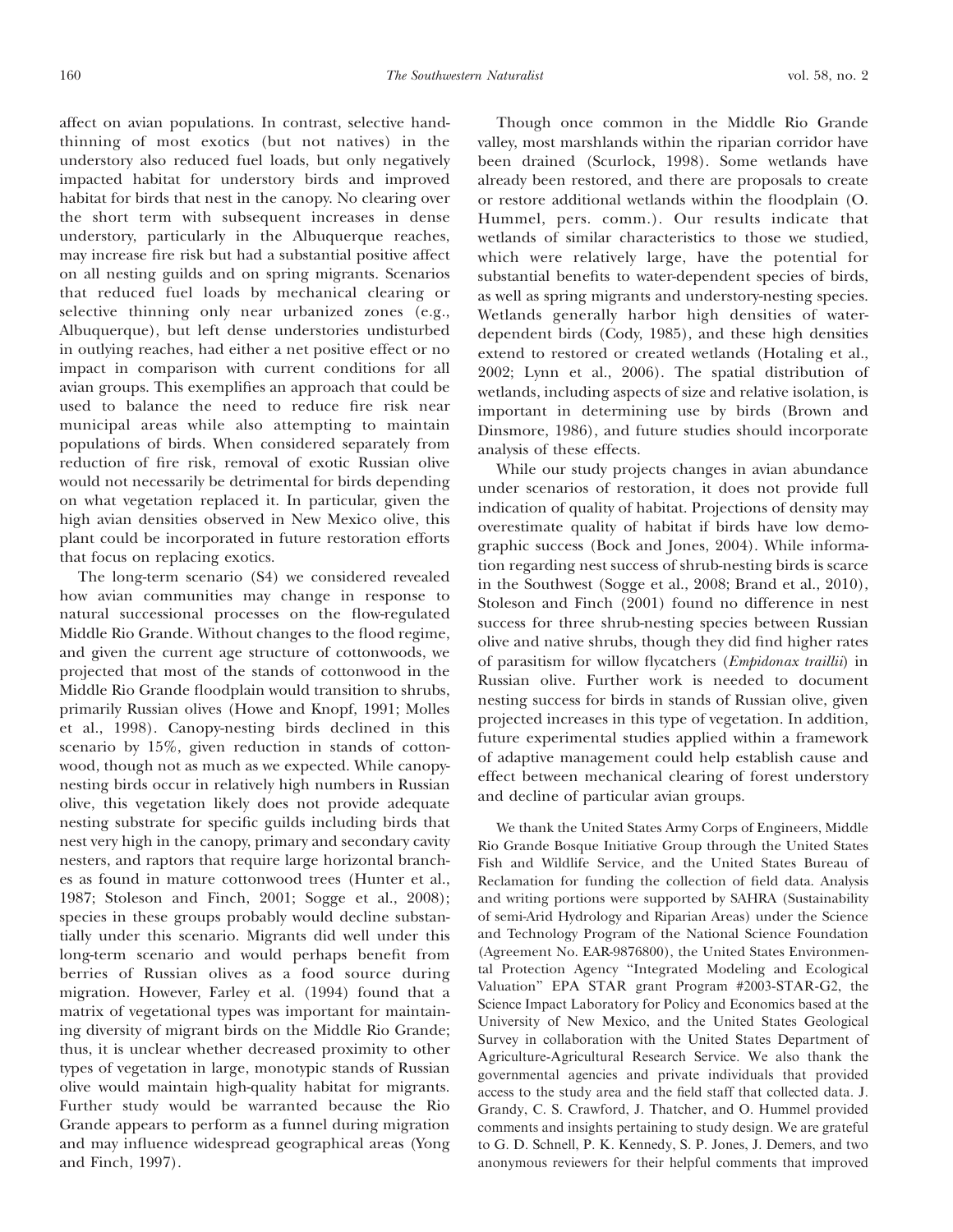this manuscript. We are also grateful to S. A. Rosenfeld and K. Ramirez for translating the abstract.

## LITERATURE CITED

- BATEMAN, H. L., A. CHUNG-MACCOUBREY, D. M. FINCH, H. L. SNELL, AND D. L. HAWKSWORTH. 2008. Impacts of non-native plant removal on vertebrates along the Middle Rio Grande (New Mexico). Ecological Restoration 26:193–195.
- BOCK, C. E., AND Z. F. JONES. 2004. Avian habitat evaluation: should counting birds count? Frontiers in Ecology and the Environment 2:403–410.
- BRAND, L. A., J. C. STROMBERG, AND B. R. NOON. 2010. Avian density and nest survival on the San Pedro River: importance of vegetation type and hydrologic regime. Journal of Wildlife Management 74:739–754.
- BRAND, L. A., J. STROMBERG, M. DIXON, D. GOODRICH, K. LANSEY, D. BROOKSHIRE, AND D. CERASALE. 2011. Projecting avian response to linked changes in groundwater and riparian floodplain vegetation along a dryland river: a scenario analysis. Ecohydrology 4:130–142.
- BROWN, M., AND J. J. DINSMORE. 1986. Implications of marsh size and isolation for marsh bird management. Journal of Wildlife Management 50:392–397.
- BUCKLAND, S. T., D. R. ANDERSON, K. P. BURNHAM, J. L. LAAKE, AND L. THOMAS. 2001. Introduction to distance sampling: estimating abundance of biological populations. Oxford University Press, Oxford, United Kingdom.
- BURNHAM, K. P., AND D. A. ANDERSON. 2002. Model selection and multimodel inference: a practical information-theoretic approach. Second edition. Springer-Verlag, New York.
- CAMPBELL, C. J., AND W. A. DICK-PEDDIE. 1964. Comparison of phreatophyte communities on the Rio Grande in New Mexico. Ecology 45:492–502.
- CODY, M. L. 1985. Habitat selection in birds. Academic Press, New York.
- FARLEY, G. H., L. M. ELLIS, J. N. STUART, AND N. J. SCOTT, JR. 1994. Avian species richness in different-aged stands of riparian forest along the Middle Rio Grande, New Mexico. Conservation Biology 8:1098–1108.
- FLEISHMAN, E., N. MCDONAL, R. MACNALLY, D. D. MURPHY, J. WALTERS, AND T. FLOYD. 2003. Effects of floristics, physiognomy and non-native vegetation on riparian bird communities in a Mohave Desert watershed. Journal of Animal Ecology 72:484– 490.
- HINOJOSA-HUERTA, O., H. ITURRBIARRIA-ROJAS, E. ZAMORA-HERNAN-DEZ, AND A. CALVO-FONSECA. 2006. Densities, species richness and habitat relationships of the avian community in the Colorado River, Mexico. Studies in Avian Biology 37:74–82.
- HOTALING, N. E., W. J. KUENZEL, AND L. W. DOUGLASS. 2002. Breeding season bird use of restored wetlands in eastern Maryland. Southeastern Naturalist 1:233–252.
- HOWE, W. H., AND F. L. KNOPF. 1991. On the imminent decline of Rio Grande cottonwoods in central New Mexico. Southwestern Naturalist 36:218–224.
- HUNTER, W. C., R. D. OHMART, AND B. W. ANDERSON. 1987. Status of breeding riparian obligate birds in southwestern riverine systems. Western Birds 18:10–18.
- KATZ, G. L., AND P. B. SHAFROTH. 2003. Biology, ecology, and management of Elaeagnus angustifolia L. (Russian olive) in western North America. Wetlands 23:763–777.
- KELLY, J. F., D. M. FINCH, AND W. YONG. 2000. Vegetative

associations of wood warblers migrating along the Middle Rio Grande valley, New Mexico. Southwestern Naturalist 45:159–168.

- KNOPF, F. L., AND T. E. OLSON. 1984. Naturalization of Russianolive: implications to Rocky Mountain wildlife. Wildlife Society Bulletin 12:289–298.
- LYNN, J. C., C. L. CHAMBERS, AND S. S. ROSENSTOCK. 2006. Use of wildlife water developments by birds in southwest Arizona during migration. Wildlife Society Bulletin 34:592–601.
- MILLS, G. S., J. B. DUNNING, JR., AND J. M. BATES. 1991. The relationship between breeding bird density and vegetation volume. Wilson Bulletin 103:468–479.
- MOLLES, JR., M. C., C. S. CRAWFORD, L. M. ELLIS, H. M. VALETT, AND C. N. DAHM. 1998. Managed flooding for riparian ecosystem restoration. BioScience 48:749–756.
- MOORE, F. F., S. A. GAUTHREAUX, JR., P. KERLINGER, AND T. R. SIMONS. 1995. Habitat requirements during migration: important link in conservation. Pages 121–144 in Ecology and management of Neotropical migratory birds (T. Martin and D. M. Finch, editors). Oxford University Press, New York.
- PALMER, M. A., E. S. BERNHARDT, J. D. ALLAN, P. S. LAKE, G. ALEXANDER, S. BROOKS, J. CARR, S. CLAYTON, C. N. DAHM, J. FOLLSTAD SHAH, D. L. GALAT, S. G. LOSS, P. GOODWIN, D. D. HART, B. HASSETT, R. JENKINSON, G. M. KONDOLF, R. LAVE, J. L. MEYER, T. K. O'DONNELL, L. PAGANO, AND E. SUDDUTH. 2005. Standards for ecologically successful river restoration. Journal of Applied Ecology 42:208–217.
- PETERSON, G. D., G. S. CUMMING, AND S. R. CARPENTER. 2003. Scenario planning: a tool for conservation in an uncertain world. Conservation Biology 17:358–366.
- POFF, L. N., J. D. ALLAN, M. B. BAIN, J. R. KARR, K. L. PRESTEGAARD, B. D. RICHTER, R. E. SPARKS, AND J. C. STROMBERG. 1997. The Natural Flow Regime: a paradigm for river conservation and restoration. BioScience 47:769–784.
- QUEHEILLALT, D. M., AND M. L. MORRISON. 2006. Vertebrate use of a restored riparian site: a case study on the central coast of California. Journal of Wildlife Management 70:859–866.
- SCURLOCK, D. 1998. From the Rio to the Sierra: an environmental history of the Middle Rio Grande Basin. United States Department of Agriculture Forest Service, Rocky Mountain Research Station, General Technical Report RMRS-GTR-5:1– 454.
- SHAFROTH, P. B., G. T. AUBLE, AND M. L. SCOTT. 1995. Germination and establishment of native plains cottonwood (Populus deltoides Marshall subsp. monilifera) and the exotic Russianolive (Elaeagnus angustifolia L.). Conservation Biology 9:1169– 1175.
- SHAFROTH, P. B., J. R. CLEVERLY, T. L. DUDLEY, J. P. TAYLOR, C. VAN RIPER III, E. P. WEEKS, AND J. N. STUART. 2005. Control of Tamarix in the western United States: implications for water salvage, wildlife use, and riparian restoration. Environmental Management 35:231–246.
- SHAH, J. J. F., C. N. DAHM, S. P. GLOSS, AND E. S. BERNHARDT. 2007. River and riparian restoration in the Southwest: results of the National River Restoration Science Synthesis Project. Restoration Ecology 15:550–562.
- SKAGEN, S. K., J. F. KELLY, C. VAN RIPER III, R. L. HUTTO, D. M. FINCH, D. J. KRUEPER, AND C. P. MELCHER. 2005. Geography of spring landbird migration through riparian habitats in southwestern North America. Condor 107:212–227.
- SMITH, D. M., D. M. FINCH, AND D. L. HAWKSWORTH. 2009. Blackchinned hummingbird nest-site selection and nest survival in